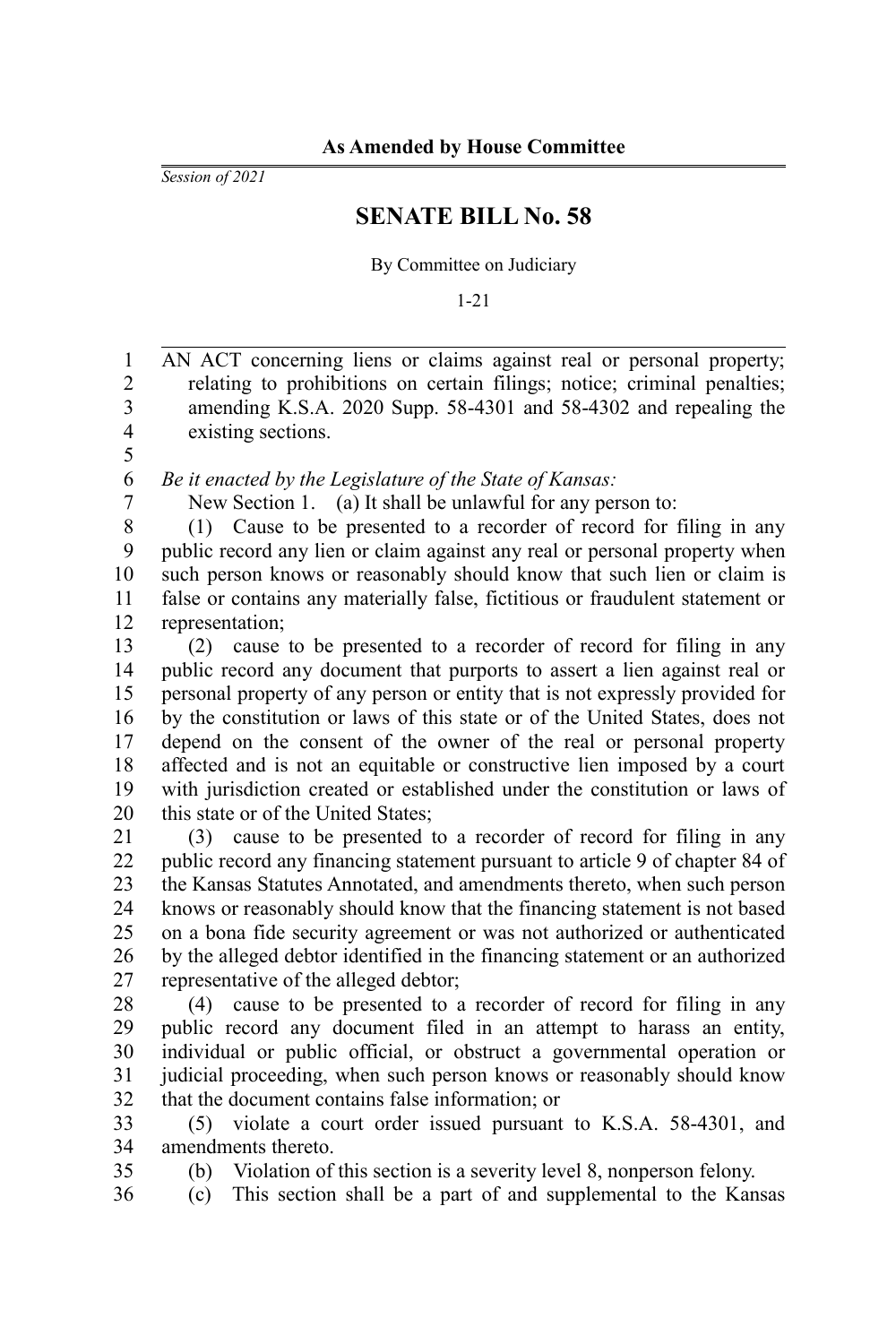criminal code. 1

Sec. 2. K.S.A. 2020 Supp. 58-4301 is hereby amended to read as follows: 58-4301. (a) (1) Any person who owns real or personal property or an interest in real or personal property or who is the purported debtor or obligor and who has reason to believe that any document or instrument purporting to create a lien or claim against the real or personal property or an interest in real or personal property previously filed or submitted for filing and recording is fraudulent as defined in subsection (e) may complete and file, at any time without any time limitation, with the district court of the county in which such lien or claim has been filed or submitted for filing, or with the district court of the county in which the property or the rights appertaining thereto is situated, a motion for judicial review of the status of documentation or instrument purporting to create a lien or claim as provided in this section. Such motion shall be supported by the affidavit of the movant or the movant's attorney setting forth a concise statement of the facts upon which the claim for relief is based. Such motion shall be deemed sufficient if in substantial compliance with the form set forth by the judicial council. 2 3 4 5 6 7 8 9 10 11 12 13 14 15 16 17 18

(2) The completed form for ordinary certificate of acknowledgment shall be deemed sufficient if in substantial compliance with the form set forth by the judicial council. 19 20 21

(3) The clerk of the district court shall not collect a filing fee for filing a motion as provided in this section. 22 23

(b) The court's findings may be made solely on a review of the documentation or instrument attached to the motion and without hearing any testimonial evidence. The district court's review may be made ex parte without delay or notice of any kind. An appellate court shall expedite review of a district court's findings as provided in this section. 24 25 26 27 28

(c) (1) After review, the district court shall enter appropriate findings of fact and conclusions of law in a form as provided in subsection (d) regarding the documentation or instrument purporting to create a lien or claim, which shall be filed and indexed in the same filing office in the appropriate class of records in which the original documentation or instrument in question was filed. 29 30 31 32 33 34

(2) The court's findings of fact and conclusions of law may include an order setting aside the lien and directing the filing officer to nullify the lien instrument purporting to create the lien or claim. If the lien or claim was filed pursuant to the uniform commercial code, such order shall act as a termination statement filed pursuant to such code. 35 36 37 38 39

(3) The filing officer shall not collect a filing fee for filing a district court's findings of fact and conclusions of law as provided in this section. 40 41

(4) *If the court orders that the lien or claim is set aside, the court's findings of fact and conclusions of law shall also include:* 42 43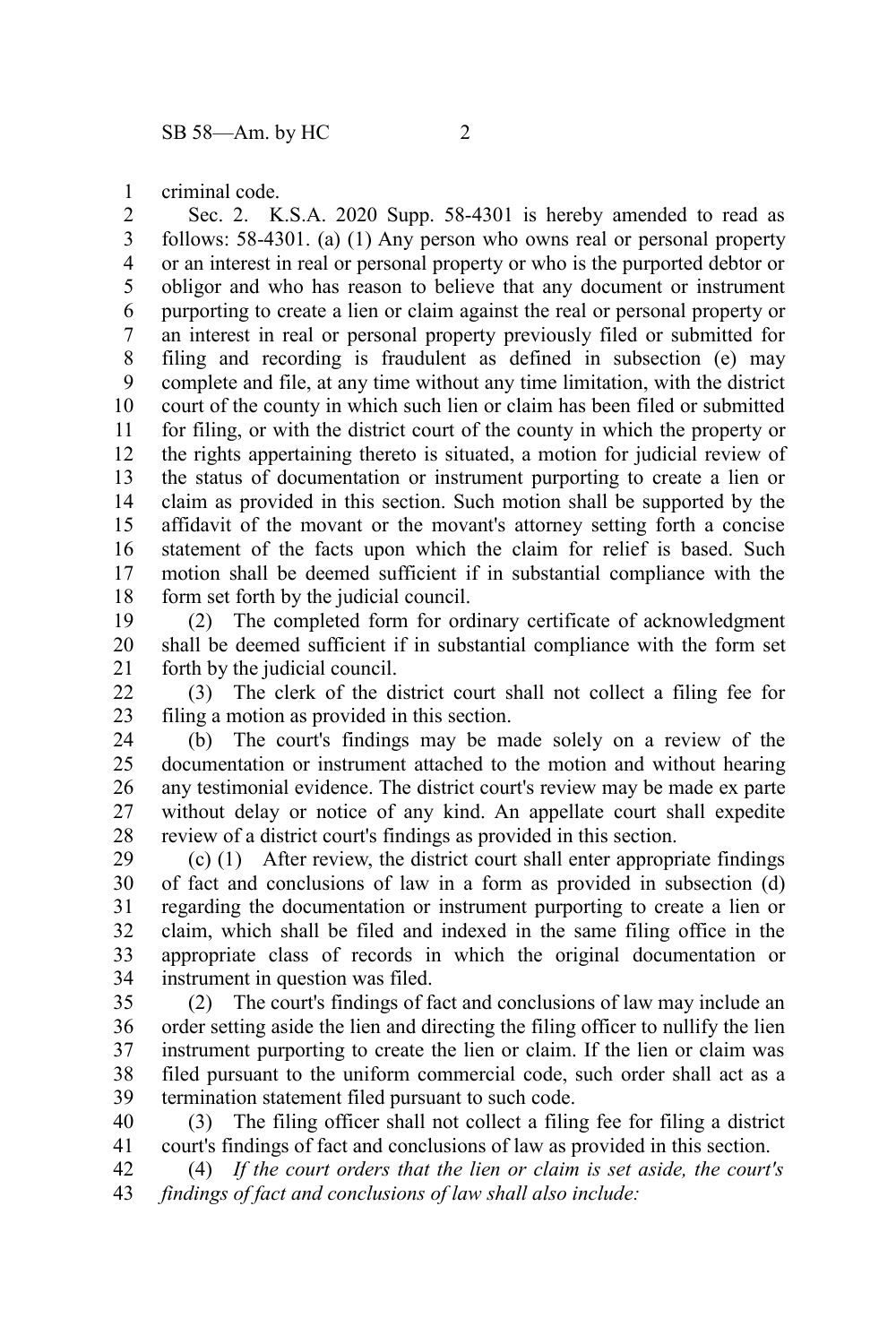*(A) An order prohibiting the person who filed such lien or claim from filing any future lien or claim with any filing officer without approval of the court that enters the order; and* 1 2 3

*(B) a provision stating that a violation of the order may subject the party in violation to civil and criminal penalties.* 4 5

*(5)* A copy of the findings of fact and conclusions of law shall be mailed to the movant and the person who filed the lien or claim at the last known address of each person within seven days of the date that the findings of fact and conclusions of law is issued by the district court. 6 7 8 9

(d) The findings of fact and conclusions of law shall be deemed sufficient if in substantial compliance with the form set forth by the judicial council. 10 11 12

(e) As used in this section, a document or instrument is presumed to be fraudulent if the document or instrument purports to create a lien or assert a claim against real or personal property or an interest in real or personal property and: 13 14 15 16

(1) Is not a document or instrument provided for by the constitution or laws of this state or of the United States; 17 18

(2) is not created by implied or express consent or agreement of the obligor, debtor or the owner of the real or personal property or an interest in the real or personal property, if required under the laws of this state, or by implied or express consent or agreement of an agent, fiduciary or other representative of that person; or 19 20 21 22 23

(3) is not an equitable, constructive or other lien imposed by a court with iurisdiction created or established under the constitution or laws of this state or of the United States. 24 25 26

(f) As used in this section, filing office or filing officer refers to the officer and office where a document or instrument as described in this section is appropriately filed as provided by law, including, but not limited to, the register of deeds, the secretary of state and the district court and filing officers related thereto. 27 28 29 30 31

Sec. 3. K.S.A. 2020 Supp. 58-4302 is hereby amended to read as follows: 58-4302. (a) After the court has made a finding that a lien or claim is fraudulent pursuant to K.S.A. 58-4301, and amendments thereto, the aggrieved person may bring a civil action for damages and injunctive relief against the person who filed or recorded the fraudulent documents. No action may be brought under this section against the filing office or filing officer as those terms are described in subsection  $(f)$  of K.S.A. 58-4301*(f)*, and amendments thereto. 32 33 34 35 36 37 38 39

(b) In such an action, the burden shall be on the plaintiff to prove by a preponderance of the evidence that the defendant knew or should have known that the documents filed or recorded were in violation of K.S.A. 58-4301, and amendments thereto. 40 41 42 43